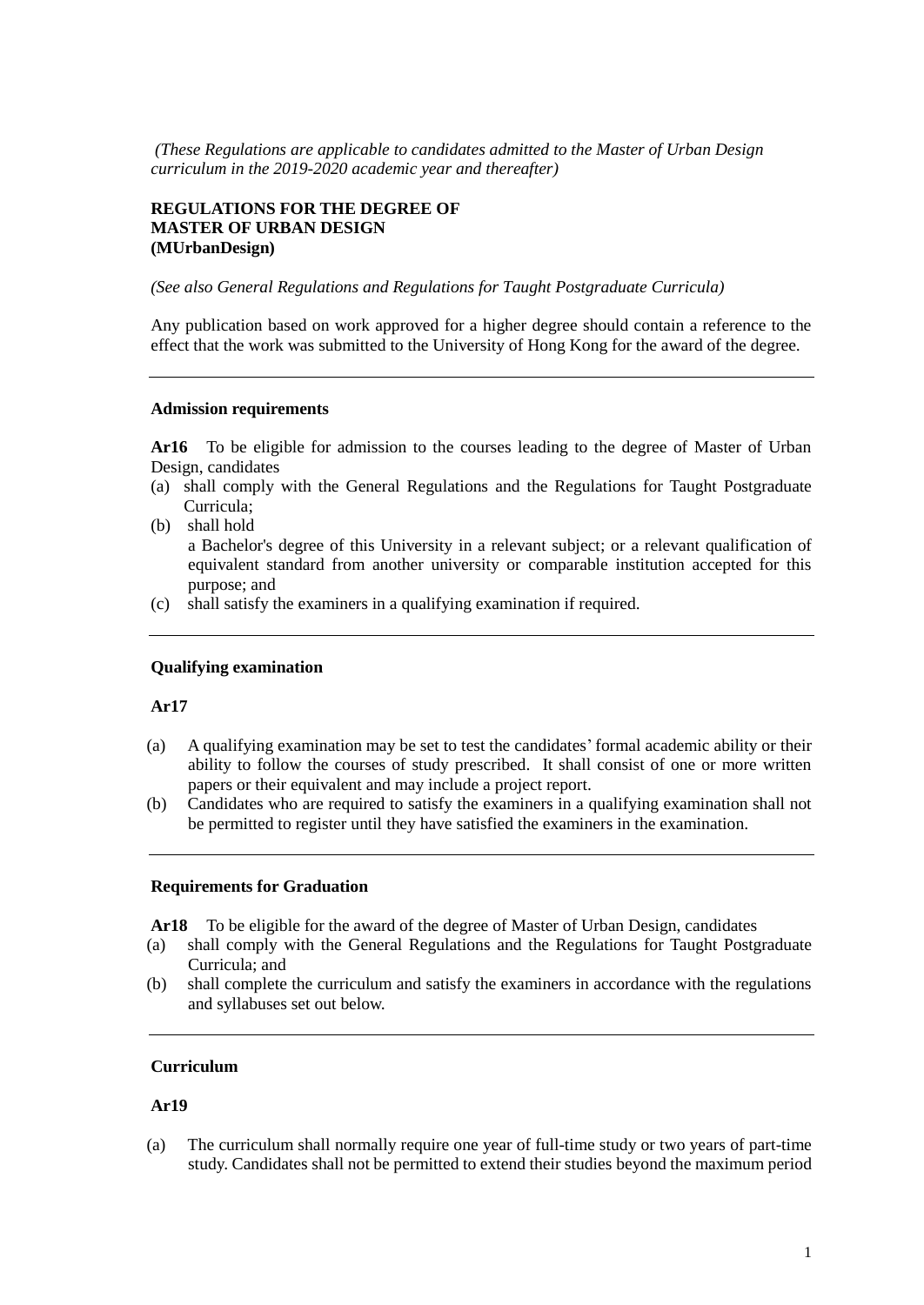of registration of three years for both full-time and part-time study unless otherwise permitted or required by the Board of the Faculty.

- (b) To complete the curriculum, candidates
	- (i) shall satisfy the requirements prescribed in TPG 6 of the Regulations for Taught Postgraduate Curricula;
	- (ii) shall take not less than 90 credits in the manner specified in these regulations and the syllabuses, and follow courses of instruction and complete satisfactorily all prescribed written work and practical work where appropriate;
	- (iii) shall complete work prescribed in the Hong Kong Urban Design Studio (12 credits); International Urban Design Studio (12 credits); and Dissertation/Design Thesis (30 credits);
	- (iv) shall normally satisfy the examiners in not less than six courses (36 credits) including five core courses (30 credits):

Introduction to Urban Development and Planning Morphologies & Urban Design Theories Urban Design Technologies & Innovations Values of urban design: urban, social, environmental economics Research Methods for Urban Design

and one elective course (6 credits) from an approved list of elective courses comprising courses of other taught postgraduate curricula in the Faculty of Architecture. The list of elective courses may vary from year to year and will be announced at the beginning of each year. Selection of elective courses shall be made in consultation with the Programme Director concerned to secure specialization in either urban design or a related topical area.

Candidates may upon application be granted exemption from one core course except for the capstone experience, on the basis of their previous studies, with the approval of the Board of the Faculty. Candidates who have been granted exemption will be required to take another elective course of the same credit value; and

(v) shall satisfy the examiners in each of the courses followed either by a written paper or an assessment of coursework, or a combination of these methods. The examiners may at their discretion prescribe an oral examination in any course or on any work prescribed in the urban design studio.

\_\_\_\_\_\_\_\_\_\_\_\_\_\_\_\_\_\_\_\_\_\_\_\_\_\_\_\_\_\_\_\_\_\_\_\_\_\_\_\_\_\_\_\_\_\_\_\_\_\_\_\_\_\_\_\_\_\_\_\_\_\_\_\_\_\_\_\_\_\_\_\_\_\_\_

#### **Assessment**

#### **Ar20**

(a) Candidates who have failed to satisfy the examiners at first attempt in not more than 18 credits of the core and elective courses, excluding Urban Design Studio or Dissertation/Design Thesis, followed during an academic year may be permitted to present themselves for re-assessment in the failed courses at a specified date. If they again fail, but in not more than 12 credits of the core and elective courses, excluding Urban Design Studio or Dissertation/Design Thesis, they may be permitted to repeat the relevant curriculum and to present themselves for re-assessment at a specified date in the failed course(s) at a third and last attempt.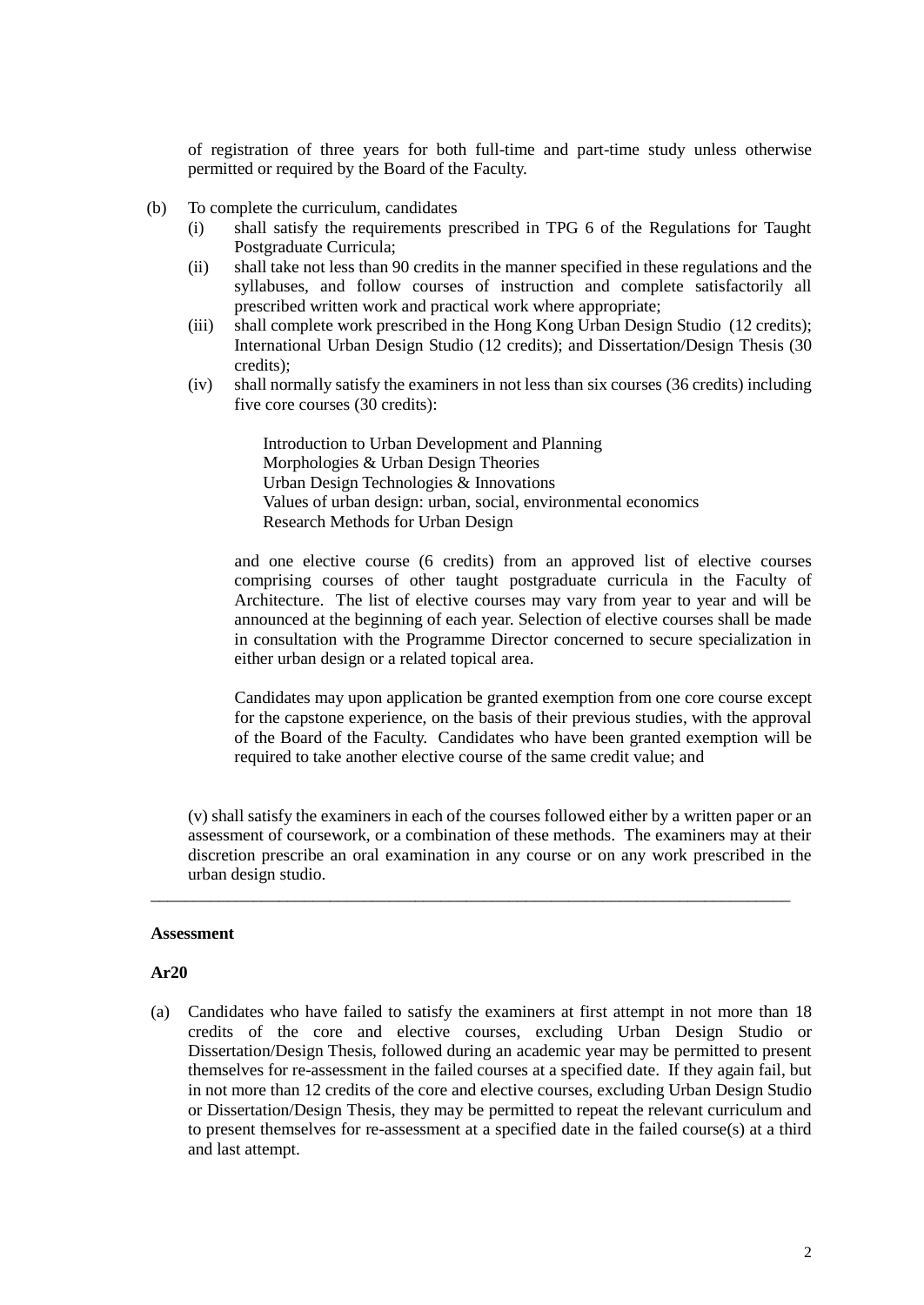- (b) Subject to the provision of  $Ar20(a)$ , candidates who have failed to satisfy the examiners in an elective course in the first attempt may be permitted under special circumstances to register for another elective course as substitution and be assessed at a specified date. If they fail to satisfy the examiners in the substitute elective course, they may be permitted to present themselves for re-assessment only once more at specified date. If any of the failed courses is not being offered in the particular academic year, this may be construed as a special circumstance for the purpose of this article.
- (c) Candidates who have failed to satisfy the examiners in any academic year in work prescribed in the Urban Design Studio or in the Dissertation/Design Thesis may be permitted to present themselves for re-assessment at a specified date. If they again fail to satisfy the examiners in any work, they shall be required to repeat all or part of the work prescribed during the academic year and to present themselves for re-assessment at a specified date in the work repeated.
- (d) Candidates shall be recommended for discontinuation if they have:
	- (i) failed to satisfy the examiners at a first attempt in more than 18 credits of core and electives courses followed during an academic year; or
	- (ii) failed to satisfy the examiners in any of the failed courses in their third attempt or in any of the failed substitute elective courses in their second attempt; or
	- (iii) failed to satisfy the examiners in their third attempt in any of the work prescribed in the Urban Design Studio or in Dissertation/Design Thesis; or
	- (iv) failed to satisfy all requirements for the award of the degree within three academic years from the commencement of studies; or
	- (v) exceeded the maximum period of registration specified in the regulations of the degree.

## **Grading System**

## **Ar21**

Individual courses shall be graded according to the following grading system

| Grade | Standard     | Grade Point |
|-------|--------------|-------------|
| $A+$  | Excellent    | 4.3         |
| A     |              | 4.0         |
| $A-$  |              | 3.7         |
| $B+$  | Good         | 3.3         |
| В     |              | 3.0         |
| B-    |              | 2.7         |
| $C+$  | Satisfactory | 2.3         |
| С     |              | 2.0         |
| $C-$  |              | 1.7         |
| $D+$  | Pass         | 1.3         |
| D     |              | 1.0         |
| F     | Fail         |             |

## **Assessment results**

**Ar22**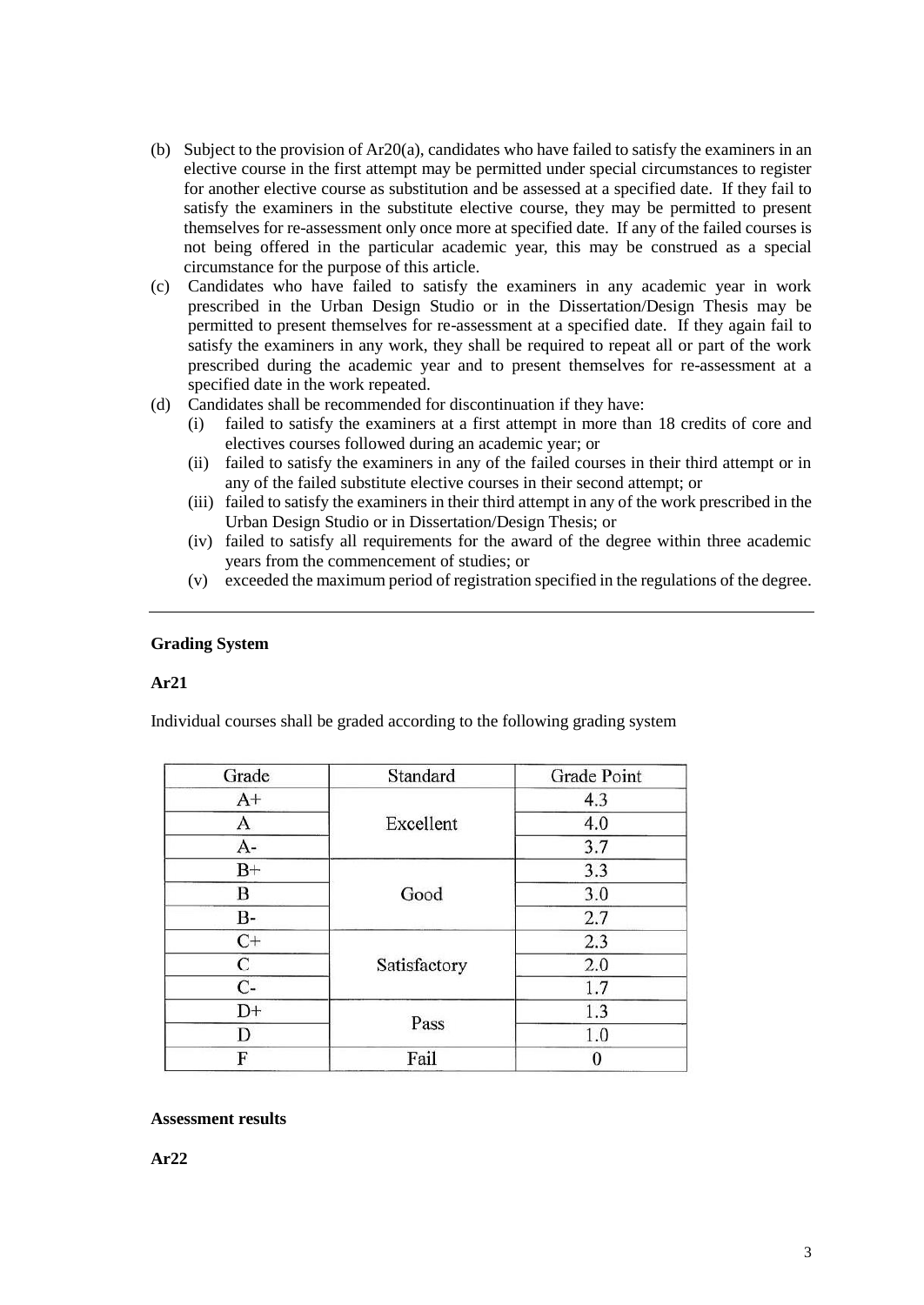- (a) Upon successful completion of the curriculum, candidates who have shown exceptional merit may be awarded a mark of distinction, and this mark shall be recorded in the candidates' degree diploma.
- (b) In consultation with the Internal Examiners and subject to the approval of the Head of Department, the Programme Director may recommend that candidates registered for the Master of Urban Design curriculum be awarded a Postgraduate Diploma in Urban Design if they have satisfactorily completed the curriculum requirements except the dissertation.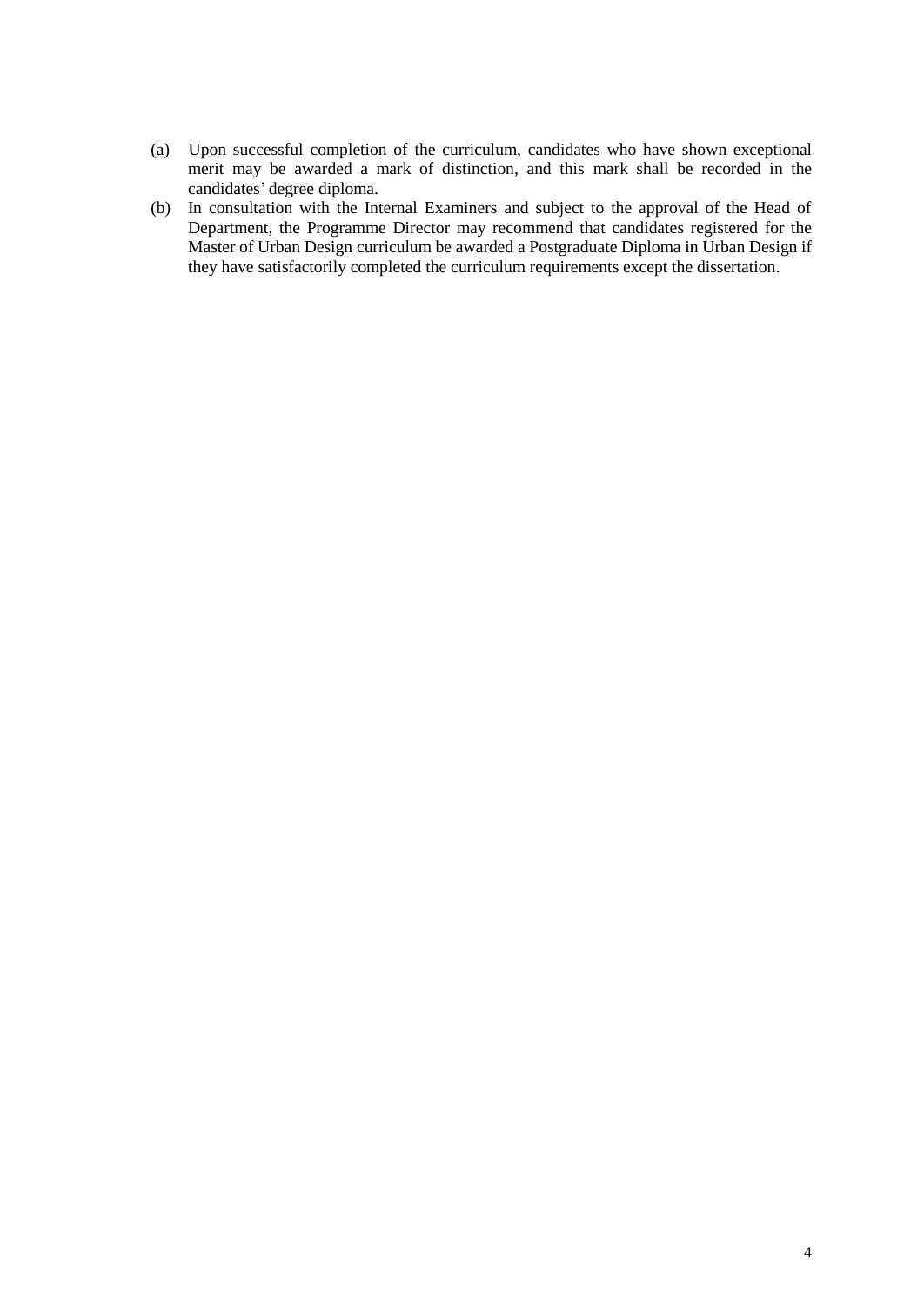*(These syllabuses are applicable to candidates admitted to the Master of Urban Design curriculum in the 2019-2020 academic year and thereafter)*

## **SYLLABUSES FOR THE DEGREE OF MASTER OF URBAN DESIGN**

*(See also General Regulations and Regulations for Taught Postgraduate curricula)*

For the purpose of these syllabuses, the teaching of each course will be conducted within one semester.

## **CORE COURSES**

#### **MUDP1010. Introduction to urban development and planning (6 credits)**

This course examines the framework of urban development and urban planning within which urban design is undertaken and implemented. Topics covered include urban development process, urban spatial structure, and nature and function of urban planning both in Hong Kong and internationally.

\_\_\_\_\_\_\_\_\_\_\_\_\_\_\_\_\_\_\_\_\_\_\_\_\_\_\_\_\_\_\_\_\_\_\_\_\_\_\_\_\_\_\_\_\_\_\_\_\_\_\_\_\_\_\_\_\_\_\_\_\_\_\_\_\_\_\_\_\_\_\_\_\_\_\_

Assessment: 100% continuous coursework assessment

### **MUDP1020. Urban design technologies & innovations (6 credits)**

The course focuses on technologies-related tools and techniques in professional urban design practice, and urban design research that enables designers to fully exploit technologies and techniques for urban physical environment appraisal, research for and about urban design, urban development design and communication at small and medium spatial scales. It also includes insights of innovations and techniques in urban design.

Assessment: 100% continuous coursework assessment

### **MUDP1030. Morphologies & urban design theories (6 credits)**

This course provides an introduction to the three natures of urban morphology: natural, built environment, institutional configurations and urban design theories. Introduction to urban morphologies will examine key concepts, the study of the formation of urban fabric, the relationship of these components through time and at different spatial scales in local and international contexts. Urban design theories describe the state of the art of research about the relationship between urban morphology and human effects and other impacts referenced to the key historical urban design thinkers.

Assessment: 100% continuous coursework assessment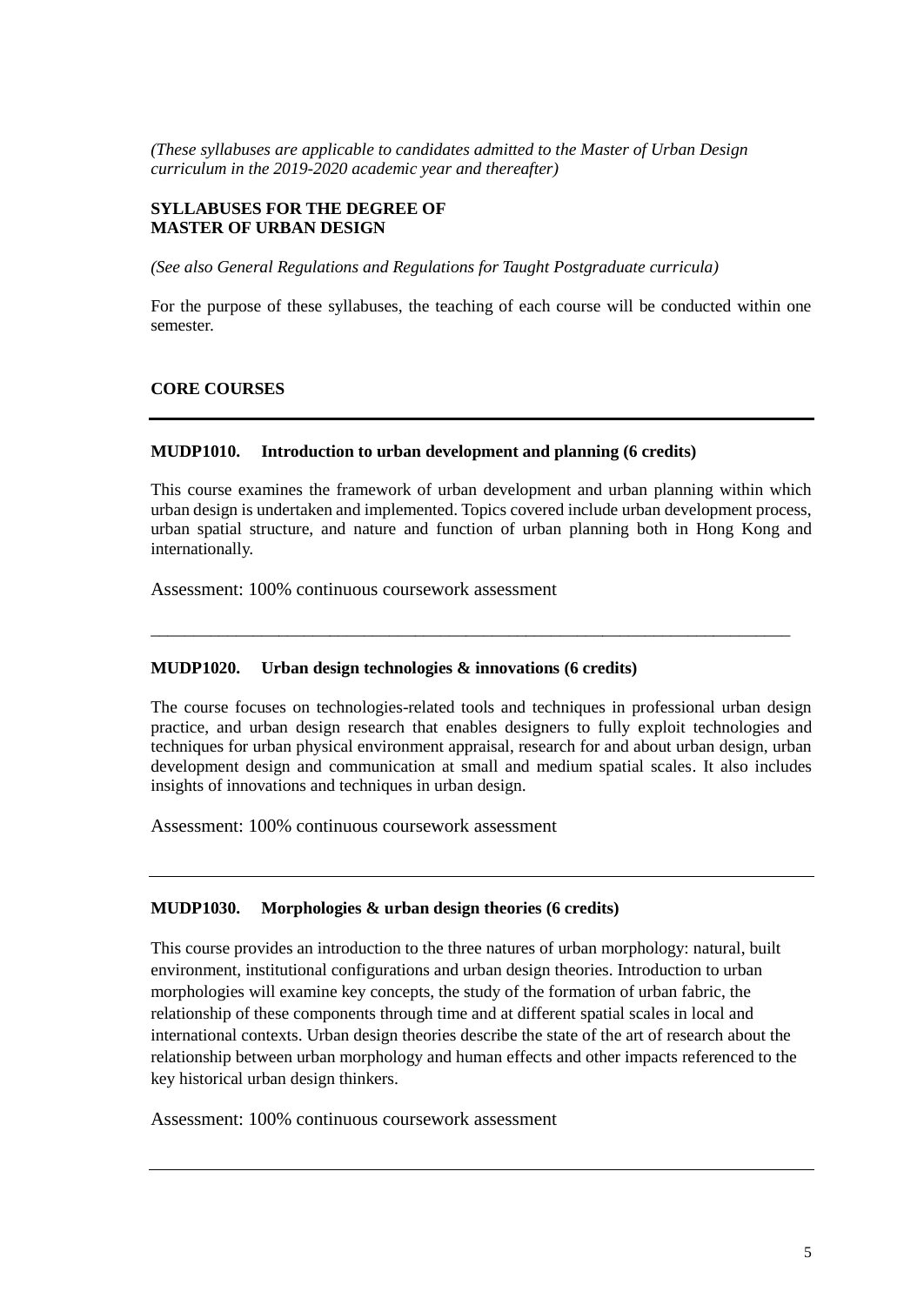## **MUDP1001. Hong Kong urban design studio (12 credits)**

The urban design studio is the core component of the Master of Urban Design curriculum. In the Hong Kong Studio, students learn to acquire basic urban design skills through a series of project-based exercises that (1) introduce the students to a fundamental vocabulary for examining physical high intensity vertical multi-level urban form; (2) develop students' ability to identify and analyze urban design issues and problems through design iterations (Options stage and preferred option); (3) initiate the students on fundamental skills to develop urban design scheme in 2D-3D form and delivery challenges over time. The studio includes mandatory design review of option and preferred option. This studio is conducted over one semester.

Assessment: 100% continuous coursework assessment

## **MUDP2010 Research methods for urban design (6 credits)**

The course introduces research design and research methodology and their limitations appropriate for urban design. Topics include: research paradigms, the emergence of design research, formulation of research questions; range of research methods and resources needs; choices of research methods and limitations; formulation of research proposals; use of digital techniques in urban design research.

\_\_\_\_\_\_\_\_\_\_\_\_\_\_\_\_\_\_\_\_\_\_\_\_\_\_\_\_\_\_\_\_\_\_\_\_\_\_\_\_\_\_\_\_\_\_\_\_\_\_\_\_\_\_\_\_\_\_\_\_\_\_\_\_\_\_\_\_\_\_\_\_\_\_\_\_\_

Assessment: 100% continuous coursework assessment

## **MUDP2020 Values of urban design: urban, social, environmental economics (6 credits)**

Urban design and real estate engage the complex mechanisms of environmental and social capital in relation to finance and economics, by seeing design and built environment investment as intrinsically associated with economics and values. The course is an introduction to the issues arising of these associations: what roles urban economics play in urban design? From regional and spatial economics to spatial initiatives and governance to approaches to values in urban design. Conversely how urban design visioning can have impacts on economics, financial investment and values, including added environmental, social, cultural and aesthetic values?

Assessment: 100% continuous coursework assessment

# **MUDP1002 International Urban design studio (12 credits)**

The International Urban design studio normally consists of urban design projects with a larger scale and complexity than the fall studio. The location is a related to engaging with various level high intensity horizontal urban form. The aims are to: (1) engage with the challenge of international urban design values set that are distant from one own (2) enhance and further develop the students' analytical and design ability for handling real-life urban development, renewal and/or re-development projects; (3) prepare the students for conducting more advanced studies leading to large, comprehensive urban design schemes through design iterations (options stage and preferred option); (4) to develop urban design scheme in 2D-3D urban form and delivery challenges over time. The studio includes mandatory design review of options and preferred option. This studio is conducted over one semester.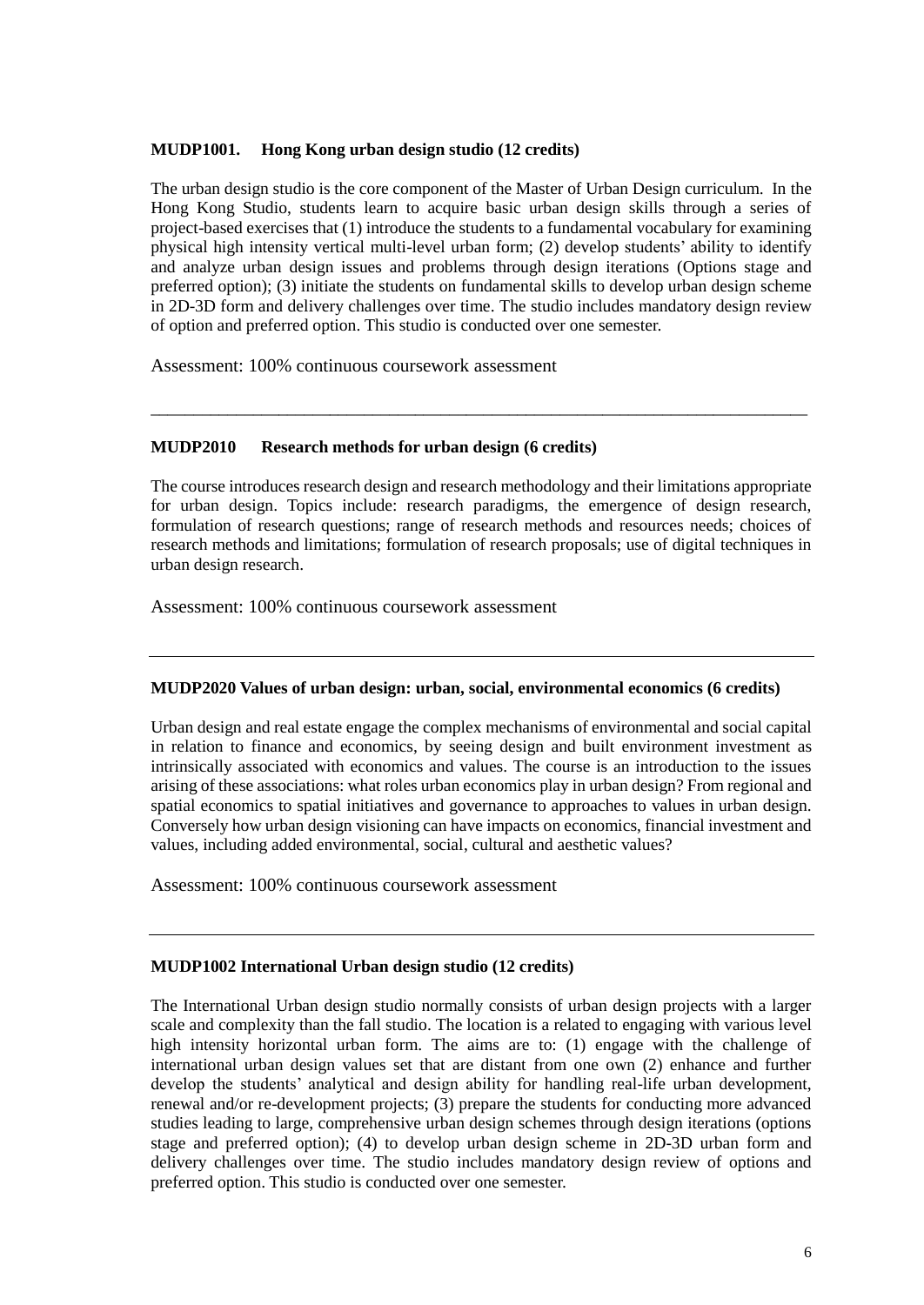Assessment: 100% continuous coursework assessment

### **MUDP1003 Dissertation/design thesis (30 credits) (Capstone experience)**

The research informed urban design project thesis has three components: a research about urban design in the manner of academic research, an urban design project proposal and an urban design project report in the manner of a design report. The urban design project should be informed by the research component and should demonstrate knowledge, use and limitations of research about design, research for design and research by design. The two written components  $(6,000 + 3,000)$  should be altogether in the range of 9,000 to 10,000 words excluding bibliography, abstracts, contents, list of illustration etc. The urban design project includes mandatory design review of options and preferred option. This studio is conducted over one semester. This course is conducted over spring semester as a thin course and over summer semester as full course.

Assessment: 100% continuous coursework assessment

## **ELECTIVE COURSES<sup>1</sup>**

### **ARCH6067. Location and transport in urban design (6 credits)**

This course will focus upon the key determining factors that create the reciprocal relationship between land use, population and building densities and transport. Candidates will be introduced to methods of evaluation of urban morphology. Case studies with particular reference to Hong Kong will be presented.

Assessment: 100% continuous coursework assessment

## **ARCH6072. Special topics in urban design (6 credits)**

This course offers a closer examination of selected urban design issues in history and in contemporary time. Topics covered include, urban design concepts and models in history and their applications, contemporary city building issues, and, future urban forms. Illustrated lectures will be combined with seminars/ workshops to enable in-depth study of urban design topics in context.

Assessment: 100% continuous coursework assessment

## **URBP6017. Geographic information system (GIS) for urban and regional planning development (6 credits)**

This course introduces the basic concepts and methods in the use of geographic information system as a spatial planning support system in different areas of urban and regional planning and development. It examines the basic principles and functions of geographic information system in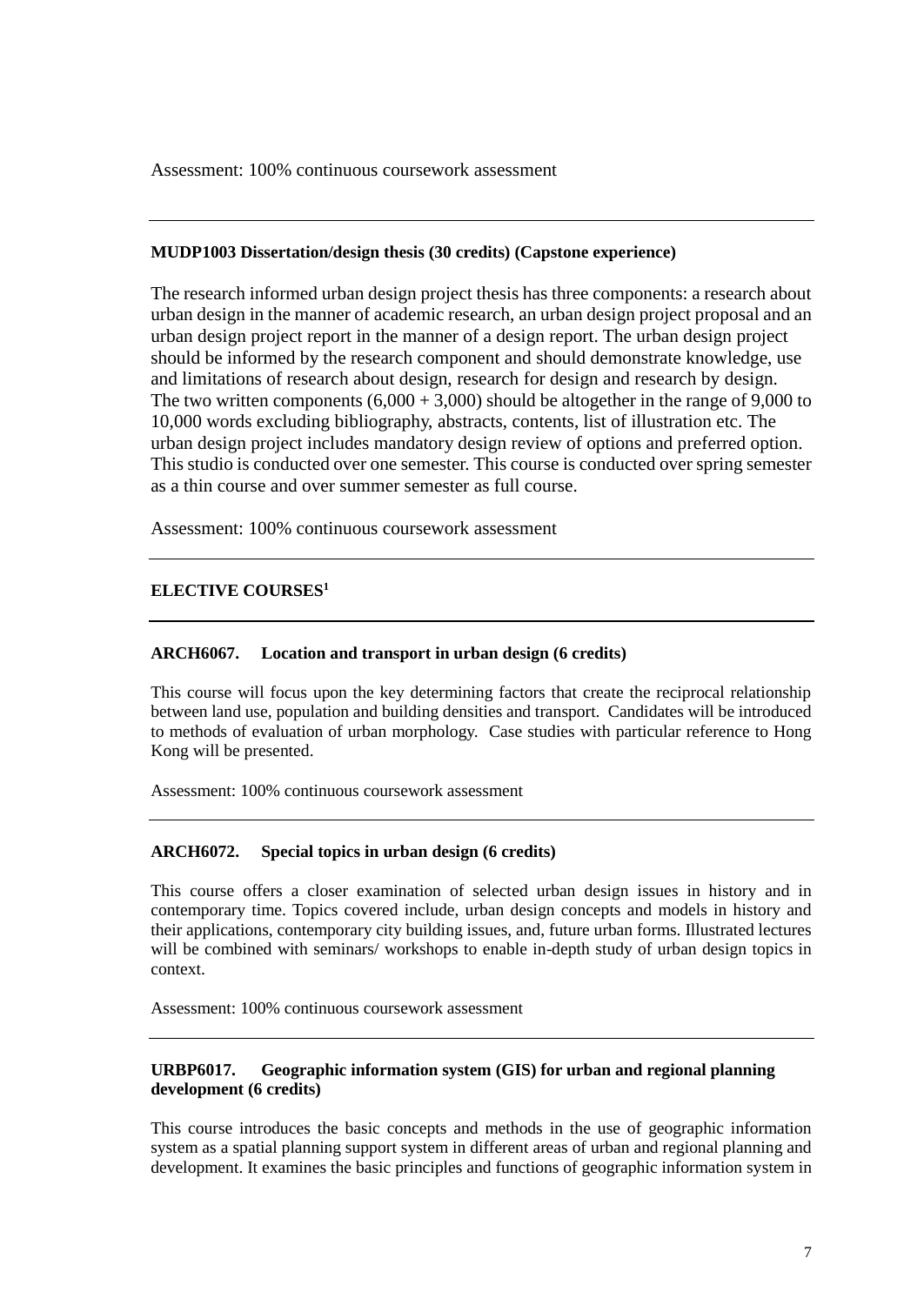data input, manipulation, retrieval, visualization and modelling of geographical data for supporting spatial planning decisions.

Assessment: 100% continuous coursework assessment

### **URBP6131. Transport policy and planning (6 credits)**

This course focuses on key issues in transport policy and the implementation of transport plans and programmes. It examines the role of private and public modes within the overall urban transport system as well as pedestrian movement planning, airport development and seaport development. The course uses examples drawn from various countries to evaluate the appropriateness and effectiveness of alternative policies and implementation mechanisms.

Assessment: 100% continuous coursework assessment

### **URBP6904. Housing, planning and sustainability (6 credits)**

This course aims to provide an integrative and in-depth understanding of Hong Kong's housing system and its relationships with urban planning and the concepts of sustainable development. It discusses the theoretical and practical aspects of housing, making special reference to their relationships with urban planning and sustainable development. Major topics include the housing system concepts, the political economy of housing policies, land use planning and housing affordability, principals of residential planning, housing policy analyses, housing market analyses, and the application of the sustainable development perspective to housing analyses.

Assessment: 100% continuous coursework assessment

#### **URBP6905. Globalization and urban and regional development in China (6 credits)**

This course examines the processes of globalization and studies its implications for urban and regional development in China. It studies the general concepts of urban development and the historical legacy constraining the urban development in China. With China's accession to WTO membership, special emphasis is placed on the interactions between the transnational corporations (TNCs) and the different level of the state and local governments. Regional dynamics will be examined in the context of global competitiveness.

Assessment: 100% continuous coursework assessment

## **URBP6906. Urban planning and practice in China (6 credits)**

The course will first review the history of urban planning practice in the People's Republic of China. The relationship between economic and urban planning, the evolution of the planning legislation and the practice of planning at different geographical scales will be discussed. The course will then focus on planning practice in the Pearl River Delta region and its major cities where the transitional economy is evolving rapidly. Issues surrounding the institutionalisation of planning regulations, systems and hierarchy; the formulation and implementation of plans; and problems of development control will be examined.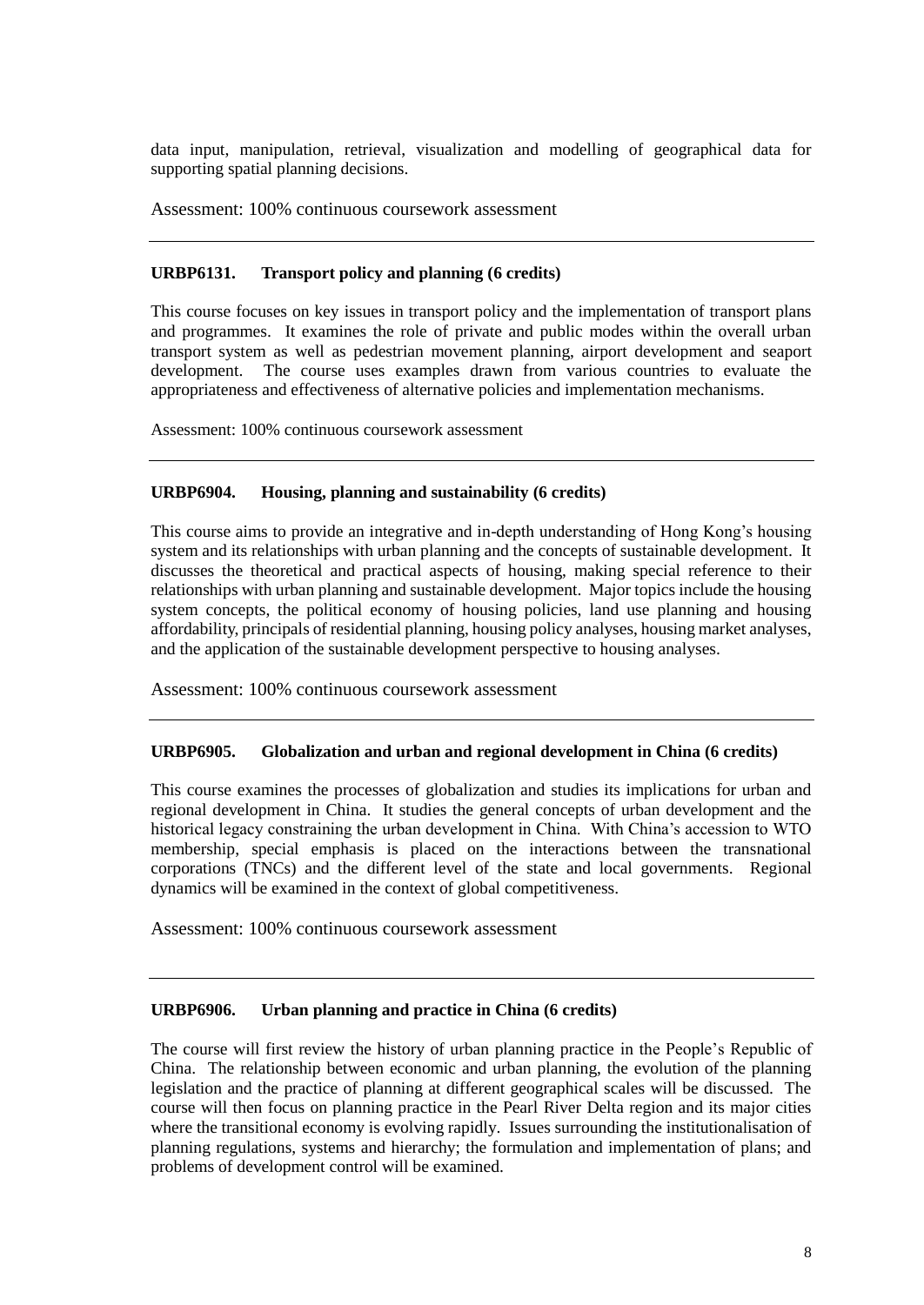Assessment: 100% continuous coursework assessment

## **URBP6123. Public transport systems (6 credits)**

This course is designed to examine the nature and the role of public transport systems mainly in the urban context with special reference to high density development. Topics include the nature and the characteristics of passenger transport, the operation and management of public transit systems, deregulation and privatization, the role of para-transit, and multi-modal cooperation and competition.

Assessment: 100% continuous coursework assessment

## **URBP6902. Urban design and place making (6 credits)**

This course introduces students to the theories, principles, processes, methods and practice of urban design and place making. Through literature reviews and case studies students begin to clearly understand the importance of policy, planning, design, and management in place making. Students comprehend the value of common visions, cultural diversity and community aspirations in the process of design in the creation of high quality places to live, work and play. Students undertake site specific place making design projects at the development and public realm context. Students are challenged to generate visionary, imaginative and realistic responses through investigation, analysis to make informed design decisions and creative recommendations.

Assessment: 100% continuous coursework assessment